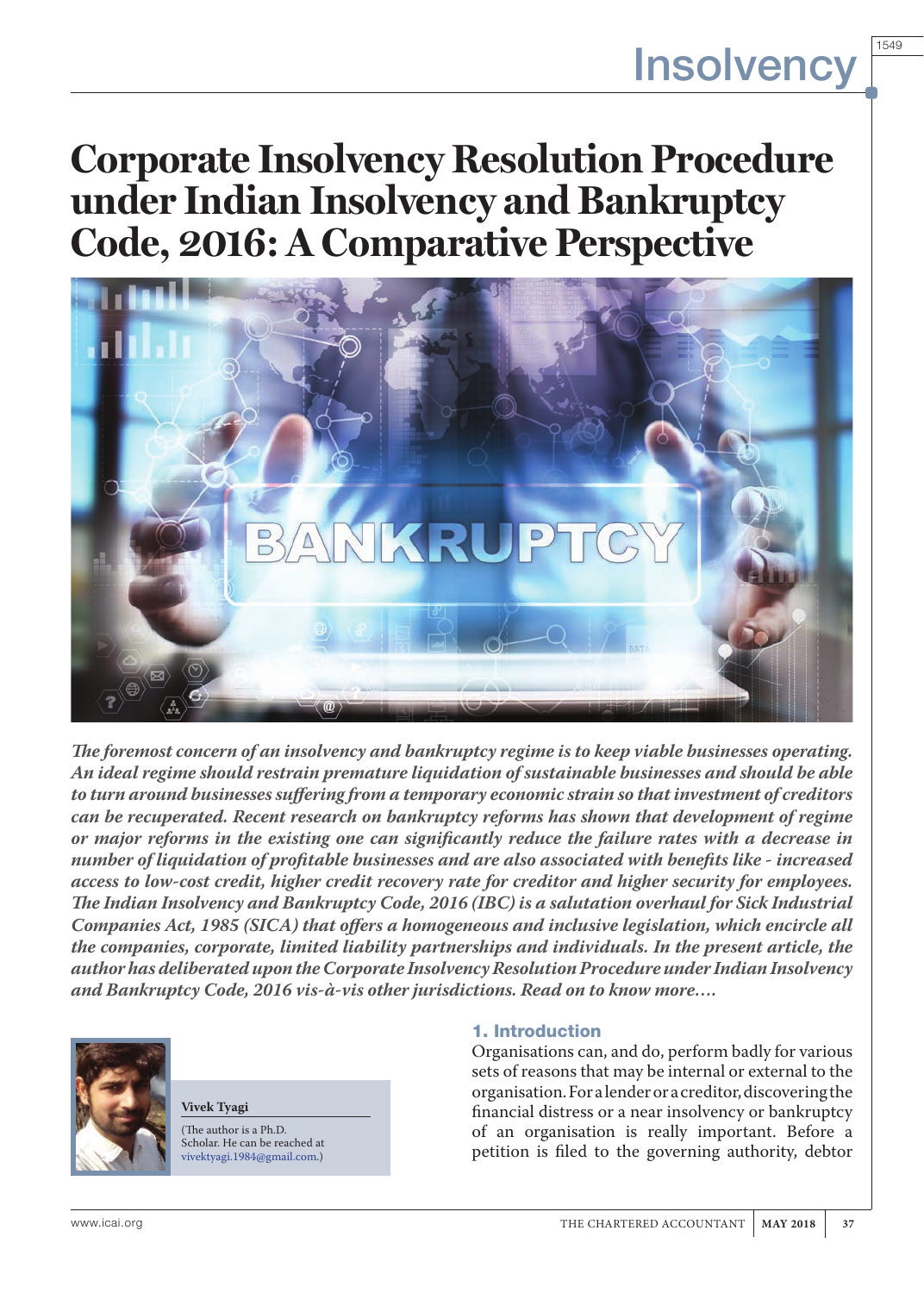and creditor can meet to look out for alternatives for settling the outstanding dues without going for lengthy and costly official bankruptcy procedures.

Different economies have different codes, acts or a law that governs the procedure for liquidation, restructuring/reorganisation of a distressed firm. The proceedings for resolution and implementation of code also vary with different economies. A strong code can control the financial behaviour of a borrower and a stronger legal framework along with stronger enforcement protocols will force borrowers to avoid unnecessary risks and to follow more practical approach while making financial decisions (Claessens et al., 2003). Conversely, a deficient system can make debtors to depict more risky behaviour and take adverse financial decisions leading to higher credit default rates and financially distressed economy.

#### 2. What are the Fundamentals of an Ideal Insolvency and Bankruptcy Procedure and Why Does it Matter?

The foremost concern of an insolvency and bankruptcy regime is to keep viable businesses operating. Studies show that effective reforms in insolvency and bankruptcy procedures are associated with increased access to low-cost credit, higher credit recovery rate for creditor and higher security for employees (Armour et al., 2015). An ideal bankruptcy proceeding ensures a higher recovery for creditors' investments, and increases the credit availability for reinvesting in viable businesses and hence, improving companies' access to credit. Similarly, if an insolvency and bankruptcy code compliments the Absolute Priority Rule (APR) for all claims, it allows secured investors to continue their investment and keeps good faith (Djankov, 2009). Some examples from recent research on cases of bankruptcy reforms showing the positive economic impacts are shown in the table below.

| Table 2.1: Examples of positive economic impacts |  |  |
|--------------------------------------------------|--|--|
|--------------------------------------------------|--|--|

| Sl.            | Country | Impact               | <b>Study Referred</b> |
|----------------|---------|----------------------|-----------------------|
| No.            |         |                      |                       |
| 1              | Belgium | Bankruptcy rates     | Dewaelheyns &         |
|                |         | fell down by about 9 | Hulle, 2006           |
|                |         | percent              |                       |
| $\overline{2}$ | Chile   | Helped economy to    | Bergoeing et al.,     |
|                |         | recover much faster  | 2006                  |
|                |         | during a depression  |                       |

| Sl. | Country  | Impact           | <b>Study Referred</b> |
|-----|----------|------------------|-----------------------|
| No. |          |                  |                       |
| 3   | Colombia | Number of        | Giné & Love,          |
|     |          | liquidation went | 2006                  |
|     |          | down by about 15 |                       |
|     |          | percent          |                       |

**Table 2.2: Recent insolvency resolution reforms with respect to regions**

| Features                    | Economies                     |
|-----------------------------|-------------------------------|
| Introduced a new            | India; Benin; Brunei          |
| restructuring procedure     | Darussala; Kenya; Mali;       |
|                             | Niger; Poland; Togo: Republic |
|                             | of Congo; Guinea; Chad        |
| Improved the likelihood of  | Brunei Darussalam; Kenya;     |
| successful reorganisation   | Thailand                      |
| Improved provisions on      | Brunei Darussalam; Kenya;     |
| treatment of contracts      | Vanuatu                       |
| during administrators       |                               |
| Regulated the profession of | Brunei Darussalam; Kenya      |
| insolvency administrators   |                               |
| Strengthened creditors'     | Kazakhstan; India             |
| right                       |                               |

Source: Doing Business (The World Bank, 2016)

The World Bank and the United Nations Commission on International Trade Law set forth a unified international good-practice standard on creditor and debtor regimes and insolvency. Good practices are aimed at improving both the efficiency and the outcome of insolvency proceedings. These<br>include streamlining insolvency proceedings, streamlining insolvency proceedings, establishing effective reorganisation proceedings and strengthening creditors' rights.



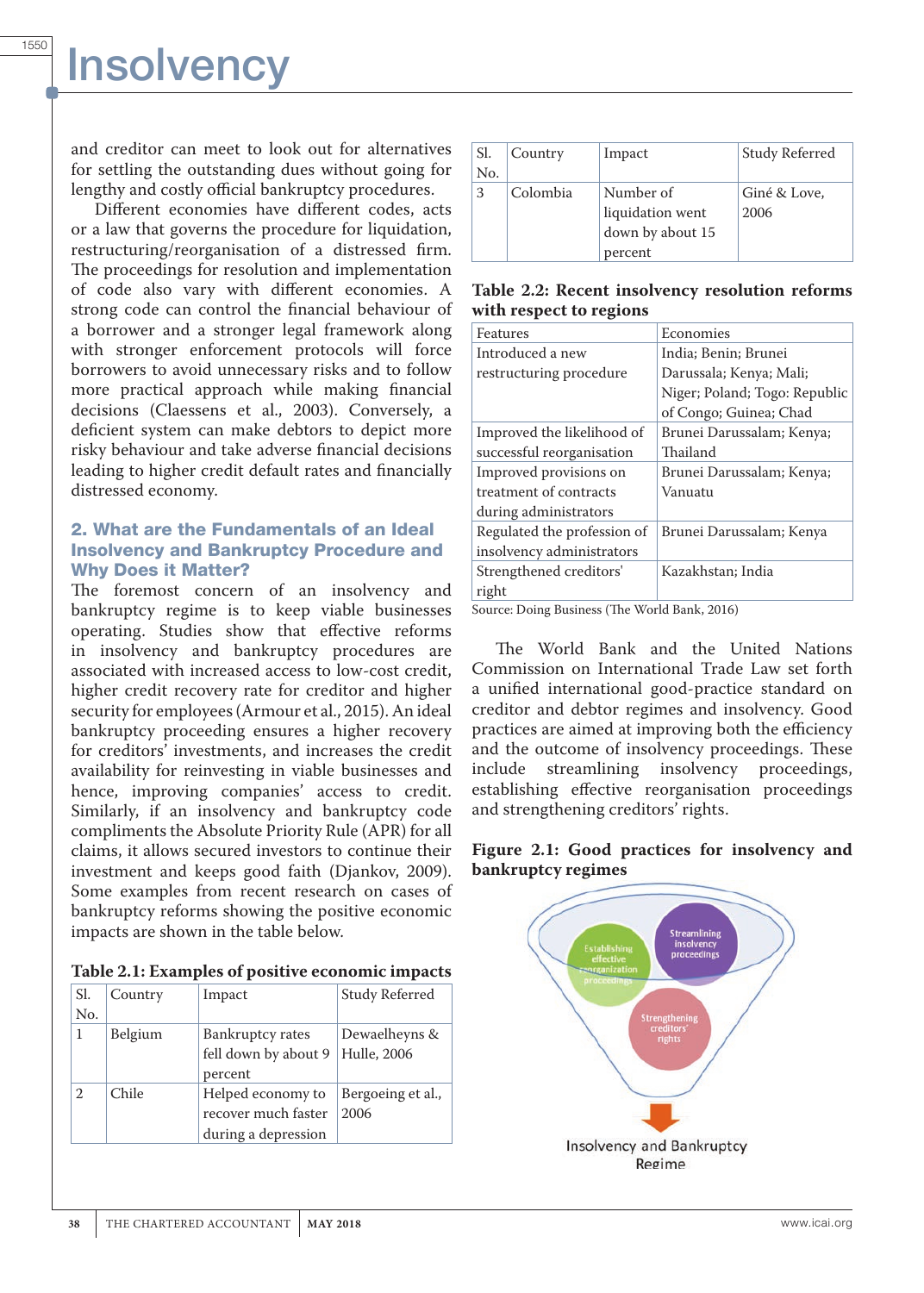# 3. Insolvency and Bankruptcy Resolution **Procedures**

Bankruptcy resolution procedures take two distinct approaches:

- 1. Debt collection by sale of assets to satisfy the creditors' claims
- 2. Re-organisation of the firm's debt to maintain it as a going concern

### **Figure 3.1: Approaches for bankruptcy resolution procedures**



Indian, United Kingdom's, and United States' insolvency and bankruptcy procedures are discussed below to cover both approaches with a comparative perspective.

### **3.1 Indian insolvency and bankruptcy resolution procedures**

Indian bankruptcy procedures are covered under two segments: (1) SICA; and (2) IBC

# *Sick Industrial Companies Act, 1985 (SICA)*

In India, the overall legal framework for restructuring/ reorganisation or liquidation of financially distressed or sick units is laid down under SICA. SICA was legislated as a key economic reform to deal with the long and widespread distress in Indian industries and has been in operation since January, 1986. One of the goals of SICA was to unlock the investment by winding up the unviable businesses.

Two quasi-judicial bodies were established under SICA

• Board for Industrial and Financial Reconstruction (BIFR)

• Appellate Authority for Industrial and Financial Reconstruction (AAIFR)

BIFR was the governing authority for rehabilitating/reorganisation and reviving viable but sick industrial units and process the liquidation of the non-viable units and AAIFR was created for dissatisfied stakeholder to file an appeal against orders issued by BIFR.

# *Insolvency and Bankruptcy Code, 2016 (IBC)*

Parliament of India passed Insolvency and Bankruptcy Code in December 2016 (Legislative Department, 2016). The new code promises a better and painless procedure for restructuring or reorganisation of firm's debt and also speed up the liquidation of a failing business and efficient recovery of creditor's investment. IBC introduces the much awaited and much-needed creditor driven procedure for resolving insolvency and<br>bankruptcy. While the introduction bankruptcy. of new code is a historical reform in the country's economy, its effect will be seen in years to come and will depend on the infrastructure support and capacity of the implementing authorities and newly

formed protocols.

Consolidation of the current framework with the fangled institutional structure is expected to take place under IBC. The new code will construct an institutional framework, consisting of:

- (1) IBBI (Insolvency & Bankruptcy Board of India) as the regulating authority,
- (2) Insolvency professionals (to act as intermediary and help sick units and financial institutions including banks with a smooth takeover or liquidation process),
- (3) Information utilities (credit information storing units), and
- (4) Adjudicatory mechanisms, to facilitate a timebound insolvency resolution procedure and liquidation if necessary.

The IBC appoints two different authorities to make the procedure for insolvency resolution smoother. The NCLT (National Company Law Tribunal) to deal with cases related to companies and LLP's and the DRT (Debt Recovery Tribunal) for partnership firms and individual.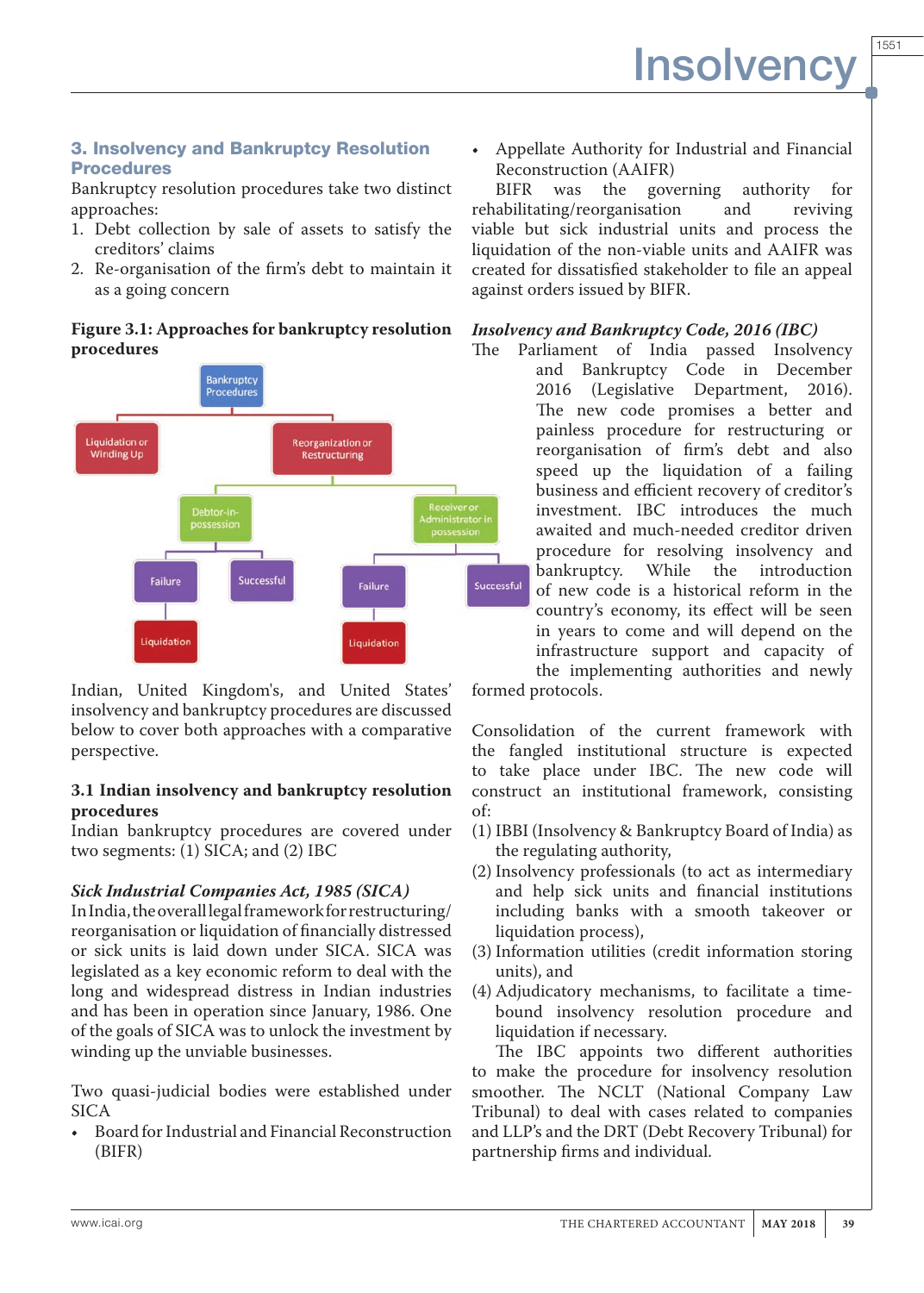#### **Figure 3.5: Insolvency and bankruptcy procedure under IBC**



#### *a) Corporate borrowers (min. default value INR 100,000 )*

A two-stage independent procedure is proposed under new code:

- IRP: Insolvency Resolution Process
- Liquidation: if IRP fails and creditors take a decision to liquidate.

### *IRP*

Commencement of IRP begins with a moratorium ordered from NCLT which remains in effect throughout the procedure. This operates as a 'calm period' during which no judicial proceedings can take place against the debtor. Under IBC, IRP transfers the rights to creditors and allows them to go for own assessment to analyse the potential and the viability of running the business as a going concern or to go for liquidation. This is a momentous procedural departure from SICA, which followed a debtor-inpossession bankruptcy procedure.

# **Figure 3.6: IPR under IBC:**



### *Liquidation*

If IPR fails and no mutual agreement is reached, liquidation comes into play. Liquidation is imposed if:

- 1. Creditor's committee approves liquidation (with 75 percent majority);
- 2. Debtor is not able to propose a resolution plan (180 days timeline with a one-time extension of 90 days);
- 3. The proposal if rejected by creditor committee or by NCLT on technical grounds; or
- 4. Petition is submitted for liquidation to NCLT by any affected person.

All the ongoing legal proceedings come to a halt following the liquidation orders from NCLT.

Under IBC there are significant changes with respect to SICA in the priority for distribution of liquidation proceeds.

#### **Figure 3.7: Priority of claims under IBC:**



# *b) Unlimited Partnerships and Individuals (minimum default value INR 1000)*

IRP under the new code are as below:

- i. Automatic fresh start: emancipation from debts to start afresh.
- ii. Insolvency resolution: New repayment plan is proposed.

#### **3.2 United Kingdom insolvency and bankruptcy resolution procedure**

With number of amendments since its realisation, The Insolvency Act, 1986 (Insolvency Act 1986: Chapter 45, 1986) can be taken as the primary source for British and Wales insolvency<br>law. The most important feature of this The most important feature of this procedure is that, once the bankruptcy is filed, firm's promoters, board members, managers and other officials immediately lose all control over the firm.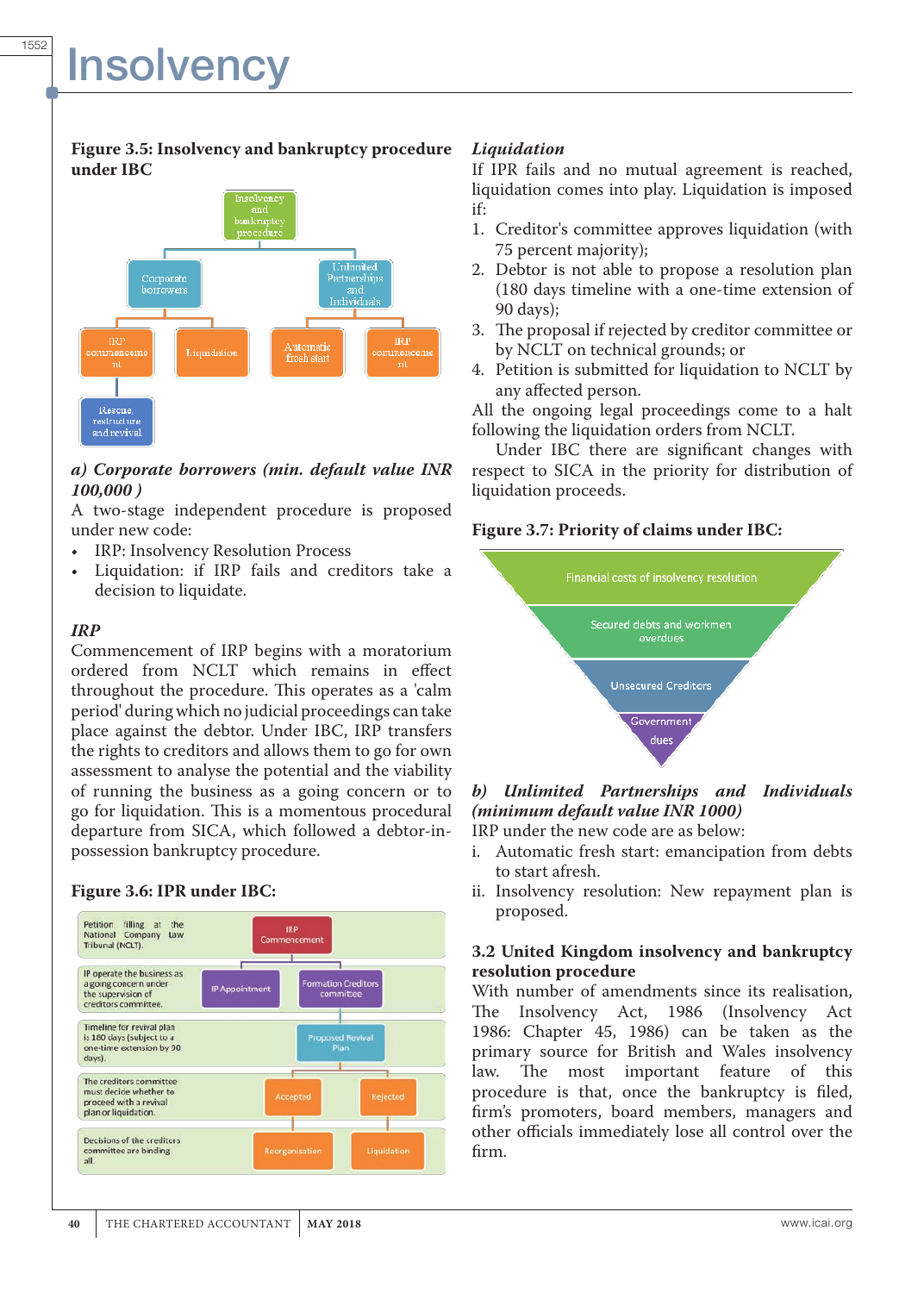1553

#### **Figure 3.2: United Kingdom insolvency and bankruptcy resolution procedure**



#### *Administration*

Administration: A "rescue method" for companies that are already into bankruptcy or are likely to go insolvent. Three routes are known to take an entry into administration: (1) by any order issued by court, (2) by notice or petition filed at the court by the creditor, and/or (3) by notice or petition filed at court by the company itself or its board members. The administrator once appointed takes over the control of the company. An administrator must ensure that anyone out of three objectives mentioned below must be satisfied (first being the top priority):

- Maintaining the company as a going concern;
- Achieve better value for creditors in case of liquidation;

Distribution to creditors by realisation of company assets.

#### *Voluntary arrangements*

Under this, the bankrupt company puts a debt restructuring proposal to its creditors without altering any rights of its secured and preferential creditors. The decision needs to be approved with a majority of 75 percent or more. After the restructuring plan is accepted and approved by creditors, the terms and conditions are to be ratified by the court before implementation to ensure fair practices.

#### *Receivership*

Receivership is not a collective remedy; it is enforcement rights granted to secured creditors. The primary duty of an appointed receiver is to execute the liquidation of company's assets and distribute the proceeds from the sale amongst creditors on basis of priority.

#### *Liquidation*

The process of liquidation can take two paths: (1) Voluntary (2) Compulsory

**Figure 3.3: Liquidation under United Kingdom insolvency and bankruptcy resolution procedure**

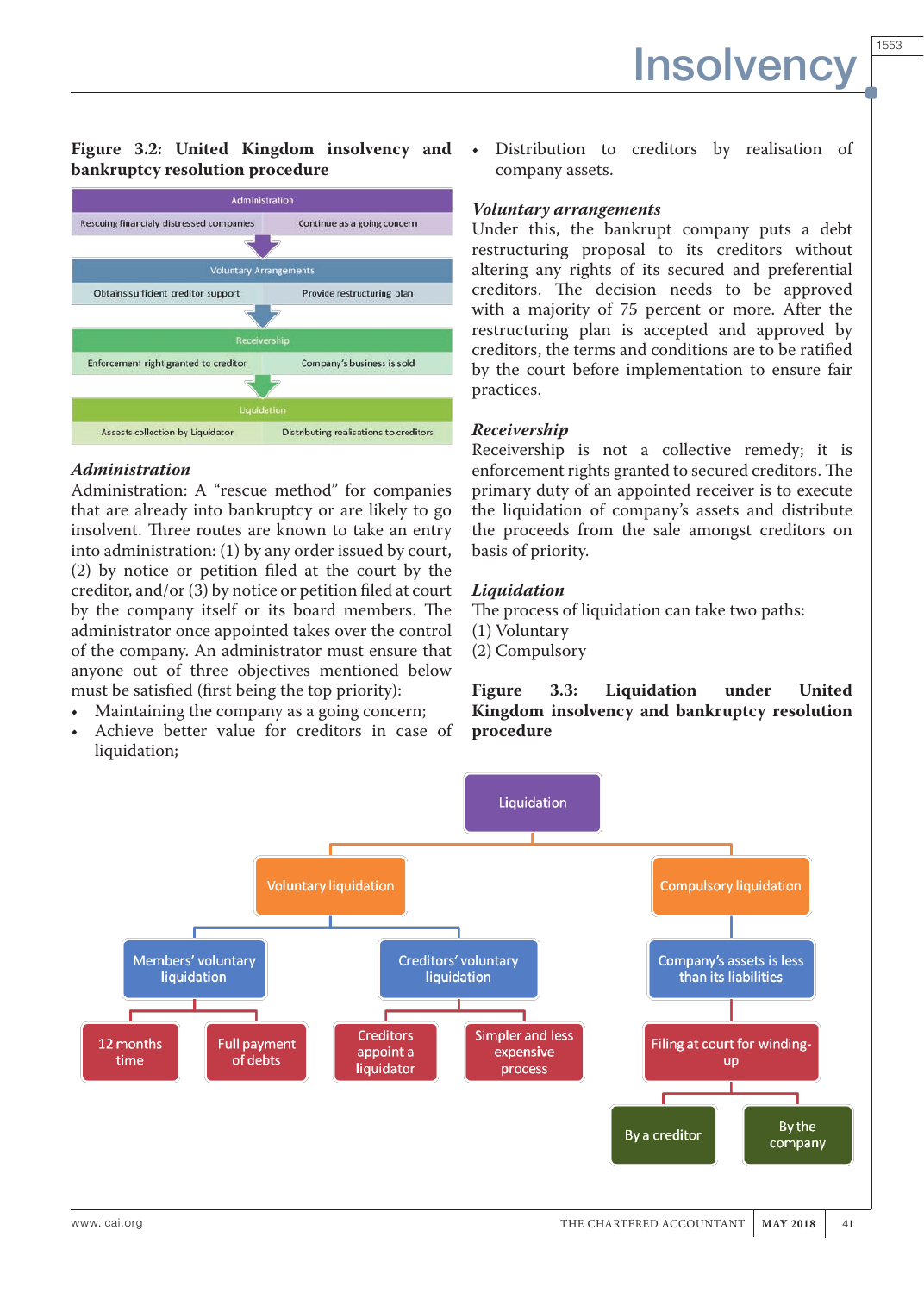In case of liquidation, both administrator and liquidator are under a duty to distribute the proceeds among creditors in a constitutional order of priority.

### **Figure 3.4: Priority of payment under United Kingdom bankruptcy procedure**



# **3.3 United States insolvency and bankruptcy resolution procedures**

The United States Bankruptcy procedures are discussed under three different chapters:

- 1. Chapter 7,
- 2. Chapter 11, and
- 3. Chapter 13.

# **Figure 3.5: United States bankruptcy procedures**

business completely. A trustee is appointed to realise the assets and the proceeds from the liquidation are distributed as per APR. If the firm completes bankruptcy procedure under Chapter 7 once, it cannot file for another Chapter 7 bankruptcy for next six years.

# *Chapter 11: Restructuring*

Chapter 11 is a procedure for restructuring a financially distressed organisation. It is a procedure where the defaulting management or debtor remains in possession of all assets and controls the organisation, under supervision of court. To file a chapter 11 bankruptcy a firm need not be officially bankrupt: near future bankruptcy anticipation is sufficient to file a chapter 11 bankruptcy. Within 120 days a debt restructuring plan is prepossessed to keep the firm running as a going concern. Restructuring plan can be adopted in two ways:

# **1. UCP (Unanimous consent procedure)**

The plan is to be approved by each-class of creditor with two-third majority of the face value of total outstanding claims within class and one-half of the number of creditors.

# **2. Cram-down procedure**

Under the cram-down procedure, the judge cramdowns an agreement keeping in mind that all creditors are treated "fair and equitably". This involves a detailed procedure and estimation and

hence, is more costly than UCP. Once adopted, it is binding for all.

# *Chapter 13*

Chapter 13 allows a person or sole proprietorship who is under debt but still has considerable source of income to prepare and submit a repayment plan to the courts. As part of the restructuring

# *Chapter 7: Liquidation*

In Chapter 7 bankruptcy proceedings a company ceases all its business operations and goes out of or reorganisation, the debtor must follow the plan submitted to repay outstanding debts to creditors within a timeframe of three to five years.

**Preventing the** 

foreclosur

Chapter<sup>7</sup> Chapter 11 Chapter 13 Distribution of Debtor in **Business** Liquidation the proceeds to restructurin possession **creditors PR** is follow

**US Bankruptcy** Procedures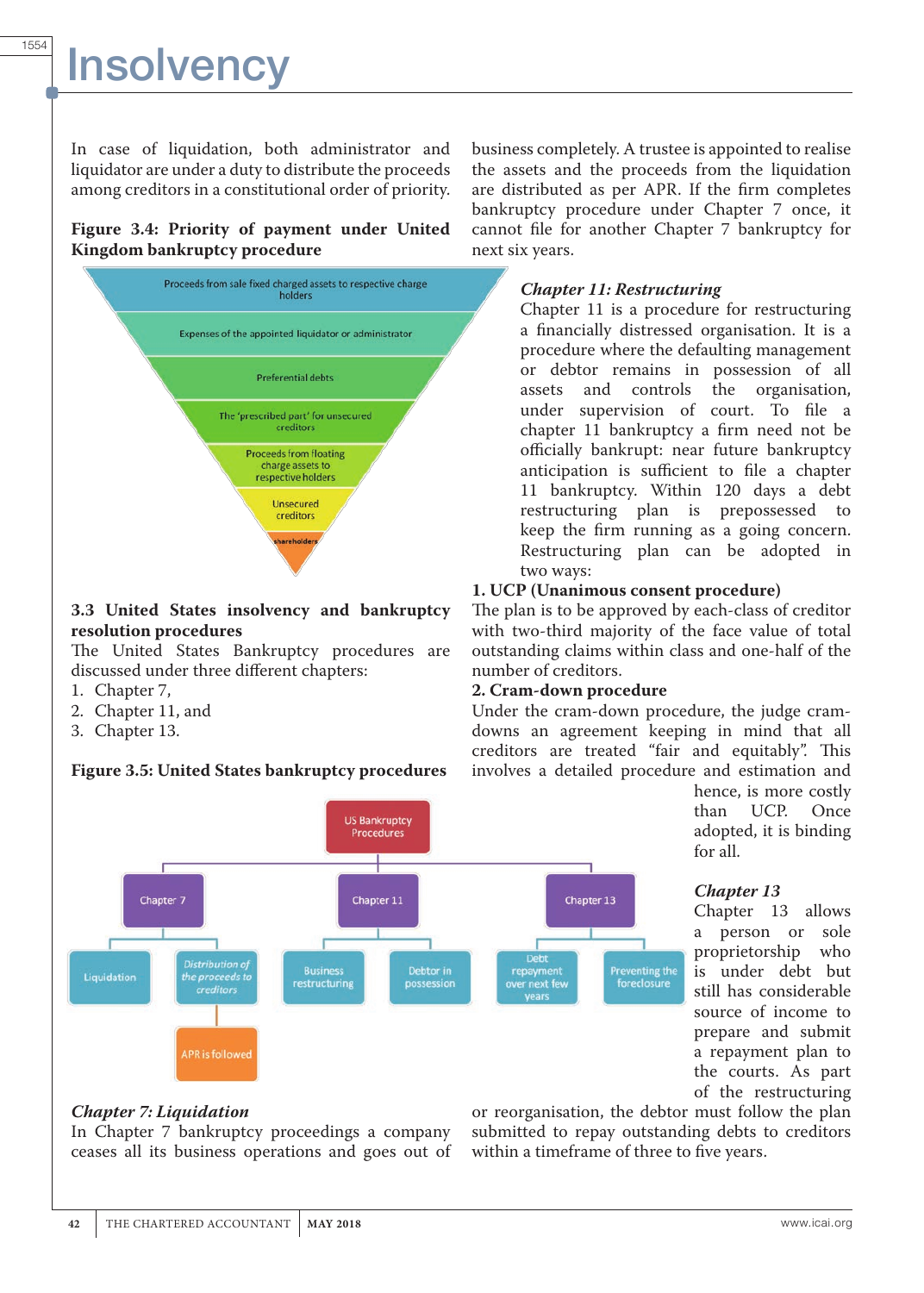| <b>Entities</b>             | <b>SICA</b>                                                                                                                                                               | <b>IBC</b>                                                                                       | UK                                                                                                                 | $US$ – Chapter-11                                                                                                       |
|-----------------------------|---------------------------------------------------------------------------------------------------------------------------------------------------------------------------|--------------------------------------------------------------------------------------------------|--------------------------------------------------------------------------------------------------------------------|-------------------------------------------------------------------------------------------------------------------------|
| Implementing<br>Authorities | <b>BIFR</b> and <b>AAIFR</b>                                                                                                                                              | <b>IBBI</b>                                                                                      | Court                                                                                                              | Court                                                                                                                   |
| Timeframe                   | Average 4 Years                                                                                                                                                           | 180 days (extension<br>of 90 days)                                                               | 1 Year                                                                                                             | 1.5 Years                                                                                                               |
| <b>APR</b>                  | <b>Violates APR</b>                                                                                                                                                       | <b>Follows APR</b>                                                                               | <b>Follows APR</b>                                                                                                 | <b>Violates APR</b>                                                                                                     |
| Recovery(<br>percent)       | 26                                                                                                                                                                        | Higher expectations                                                                              | 88.6                                                                                                               | 78.6                                                                                                                    |
| Support<br>Structure        | 2 Pillars:<br>• BIFR and AAIFR<br>• Adjudicatory<br>(NCLT & DRT)                                                                                                          | 4 Pillars:<br>$\cdot$ IBBI<br>$\cdot$ IP's<br>$\cdot$ IU's<br>• Adjudicatory<br>(NCLT & DRT)     | 2 Pillars:<br>• Adjudicatory<br>mechanisms<br>(Court)<br>• Administration<br>or Liquidator (on<br>appointed basis) | 2 Pillars:<br>• Adjudicatory<br>mechanisms<br>(Court)<br>$\bullet$ Trustee (By<br>appointment)                          |
| Supports                    | Debtor-in-<br>possession                                                                                                                                                  | <b>Creditors</b> based                                                                           | Creditors based                                                                                                    | Debtor-in-<br>possession                                                                                                |
| Ease of<br>Liquidation      | Near impossible                                                                                                                                                           | Easy liquidation                                                                                 | Easy liquidation                                                                                                   | Liquidation under<br>Chapter 7                                                                                          |
| Ranking                     | 136**                                                                                                                                                                     | $103*$                                                                                           | $14*$                                                                                                              | $3*$                                                                                                                    |
| Associated<br>Problems      | • Huge Delay<br>• High cost of<br>Procedure<br>• Low recover rate<br>• Near impossible<br>liquidation<br>• APR violation<br>• Debtor in<br>possession<br>• Overinvestment | Hard deadline of<br>180/270 days may<br>push otherwise<br>salvageable firms<br>into liquidation. | Most of the time<br>the process result in<br>liquidation rather<br>than restructuring.                             | • Huge Delay<br>• High cost of<br>Procedure<br>• APR violation<br>• Debtor in<br>possession<br>$\bullet$ Overinvestment |
| Similarity with             | Chapter 11                                                                                                                                                                | UK                                                                                               | <b>IBC</b>                                                                                                         | <b>SICA</b>                                                                                                             |

**Table 1: Comparative perspective (bankruptcy procedures): SICA vs. IBC vs. United Kingdom vs. United States**

\*\* (The World Bank, 2016);

\* (The World Bank, 2017)

*SICA vs. IBC vs. United Kingdom's Bankruptcy procedure vs. United States' Bankruptcy procedure* BIFR (enchanted under SICA) has remarkable similarities with Chapter 11. Both procedures follow debtor-in-possession process and create perverse incentives for debtor leading to inordinate delays and overinvestment with a serious violation to APR. Under debtor-in-possession procedures over-leveraged and distressed firm attempts to

restructure through risky investments (Goswami, 1996). Conversely IBC proposes a different procedure and is on the line of the United Kingdom's framework and follows the process of appointment of an administration (IPs) to lead the process under the supervision of a creditor committee for implementing the revival plan or the process for liquidation if IRP fails and distribution of proceeds as per APR.